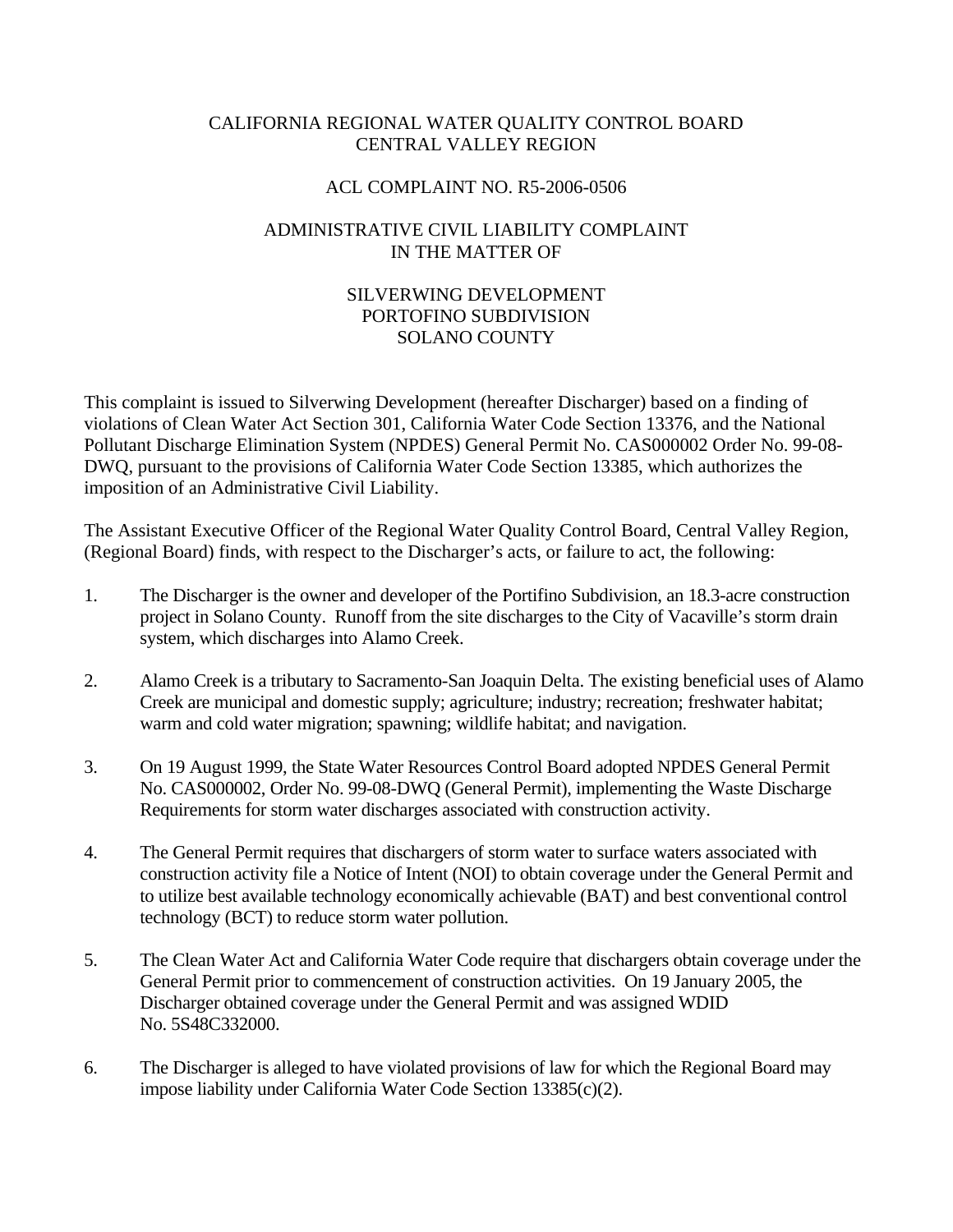### 7. General Order No. 99-08-DWQ states, in part, the following:

#### "A. DISCHARGE PROHIBITIONS:

\*\*\*\*\*\*\*\*

2. Discharges of material other than storm water which are not otherwise authorized by an NPDES permit to a separate storm sewer system (MS4) or waters of the nation are prohibited, except as allowed in Special Provisions for Construction Activity, C.3.

\*\*\*\*\*\*\*\*

3. Storm water discharges shall not cause or threaten to cause pollution, contamination, or nuisance.

\*\*\*\*\*\*\*\*

"C. SPECIAL PROVISIONS FOR CONSTRUCTION ACTIVITY:

\*\*\*\*\*\*\*\*

2. All dischargers shall develop and implement a SWPPP in accordance with Section A: Storm Water Pollution Prevention Plan. The Discharger shall implement controls to reduce pollutants in storm water discharges from their construction sites to the BAT/BCT performance standard.

\*\*\*\*\*\*\*\*

Section 301 of the Clean Water Act and Section 13376 of the California Water Code prohibit the discharge of pollutants to surface waters except in compliance with an NPDES permit.

- 8. The Discharger is alleged to have violated Discharge Prohibition A.2 and A.3 and Special Provisions C.2 of the General Permit. These violations were caused by the Discharger's failure to properly dewater the construction site. Pursuant to California Water Code Section 13385 (a)(2), civil liability may be imposed for the following violations:
	- On 19 January 2006, Regional Board staff inspected the site and noted violations of the General Permit. Staff observed on-site personnel pumping ponded water from a lime treated roadway directly into the storm drain system. Since the pumping had taken place for an unknown amount of time, the volume of water discharged could not be accurately determined. On-site personnel had not determined the pH of the water or provided any treatment to reduce the pH prior to discharge into the storm drain system. During the inspection, the pump operator shut down the pump, went to a pool supply store, purchased pH test strips and sampled the ponded water. According to the contractor, the test strip showed the pH of the water to be above 8.5 and the Basin Plan objective for pH. Regional Board staff obtained two samples from this site. The first sample was obtained from the ponded area being pumped, and the second sample was obtained from another ponded area along the treated roadway (directly across the street from the first area). Both the samples were tested and found to have pH readings above 11.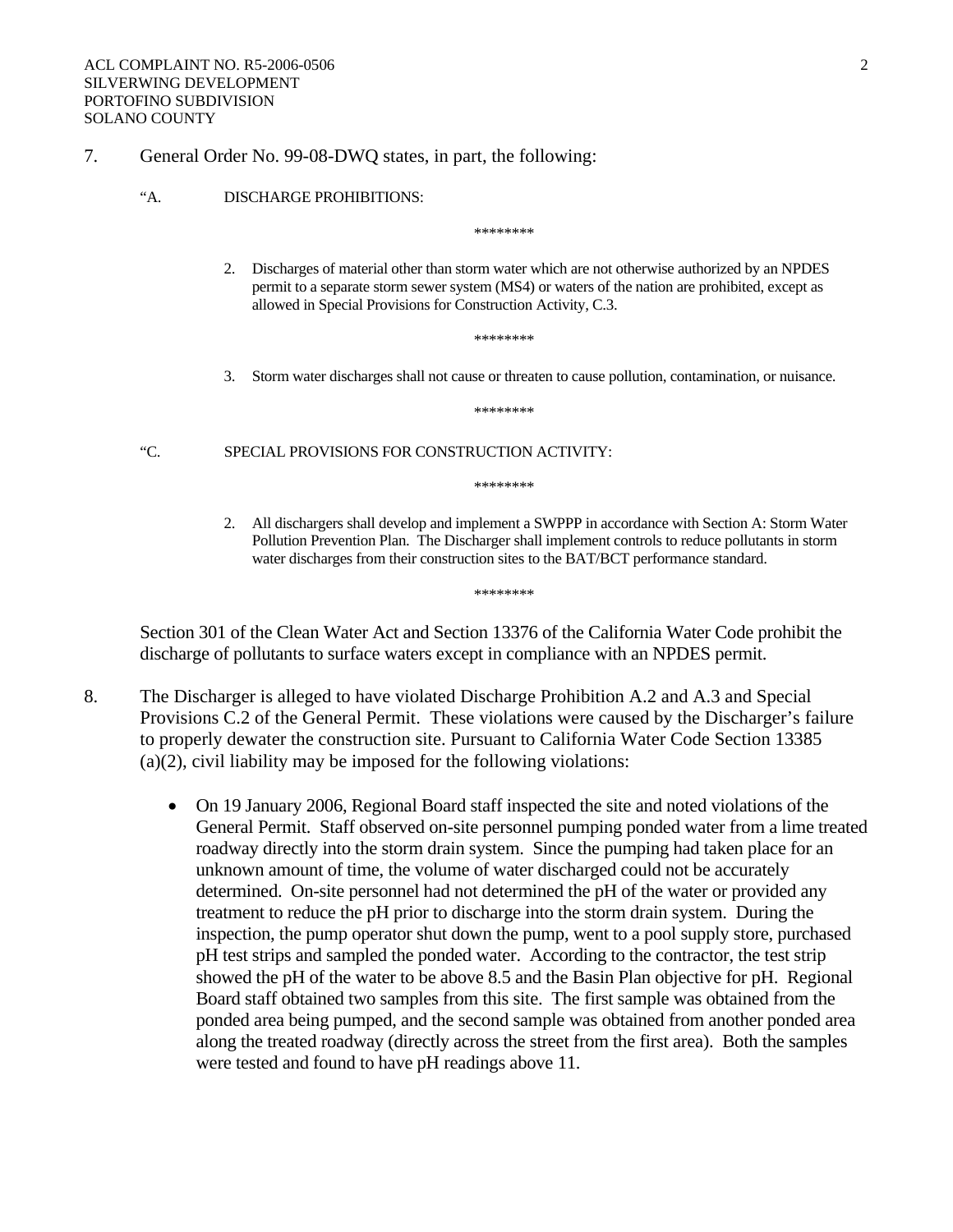- The discharge of lime contaminated storm water is a violation of Discharge Prohibition A.2 and A.3 and Special Provisions C.2 of the General Permit. Lime in the discharge is an unauthorized non-storm water constituent and violates Discharge Prohibition A.2. The high pH discharge could cause or threaten to cause pollution, contamination, or nuisance in violation of Discharge Prohibition A.3. The discharge of lime contaminated storm water without treatment violates Special Provisions C.2, which requires Dischargers to implement controls to reduce pollutants in storm water discharges from their construction sites to the BAT/BCT performance standard.
- 9. Section 13385 of the California Water Code states, in part:
	- *"(a) Any person who violates any of the following shall be liable civilly in accordance with this section:* 
		- *(1) Section 13375 or 13376*
		- *(2) Any waste discharge requirements or dredged and fill material permit.*

*\*\*\*\*\*\*\*\** 

*(5) Any requirements of Sections 301, 302, 306, 307, 308, 318, or 405 of the Federal Water Pollution Control Act as amended."* 

*\*\*\*\*\*\*\*\** 

- *"(c) Civil liability may be imposed administratively by the State Board or a Regional Board pursuant to Article 2.5 (commencing with Section 13323) of Chapter 5 in an amount not to exceed the… following:* 
	- *(1) Ten thousand dollars (\$10,000) for each day in which the violation occurs.*
	- *(2) Where there is discharge, any portion of which is not susceptible to cleanup or is not cleaned up, and the volume discharged but not cleaned up exceeds 1,000 gallons, an additional liability not to exceed ten dollars (\$10) multiplied by the number of gallons by which the volume discharged but not cleaned up exceeds 1,000 gallons."*
- *"(e) In determining the amount of liability imposed under this section, the regional board, the state board, or the superior court, as the case may be, shall take into account the nature, circumstances, extent, and gravity of the violation, or violations, whether the discharge is susceptible to cleanup or abatement, the degree of toxicity of the discharge, and, with respect to the violator, the ability to pay, the effect on its ability to continue its business, any voluntary cleanup efforts undertaken, any prior history of violations, the degree of culpability, economic benefits or savings, if any, resulting from the violation, and other matters that justice may require. At a minimum, liability shall be assessed at a level that recovers the economic benefits, if any, derived from the acts that constitute the violation."*

*\*\*\*\*\*\*\*\** 

10. Pursuant to California Water Code Section 13385(c), the Discharger has a maximum civil liability of \$10,000 for the day of violation noted by Regional Board staff. Gallons discharged from the site were not calculated because of inadequate information but would have increased the maximum civil liability.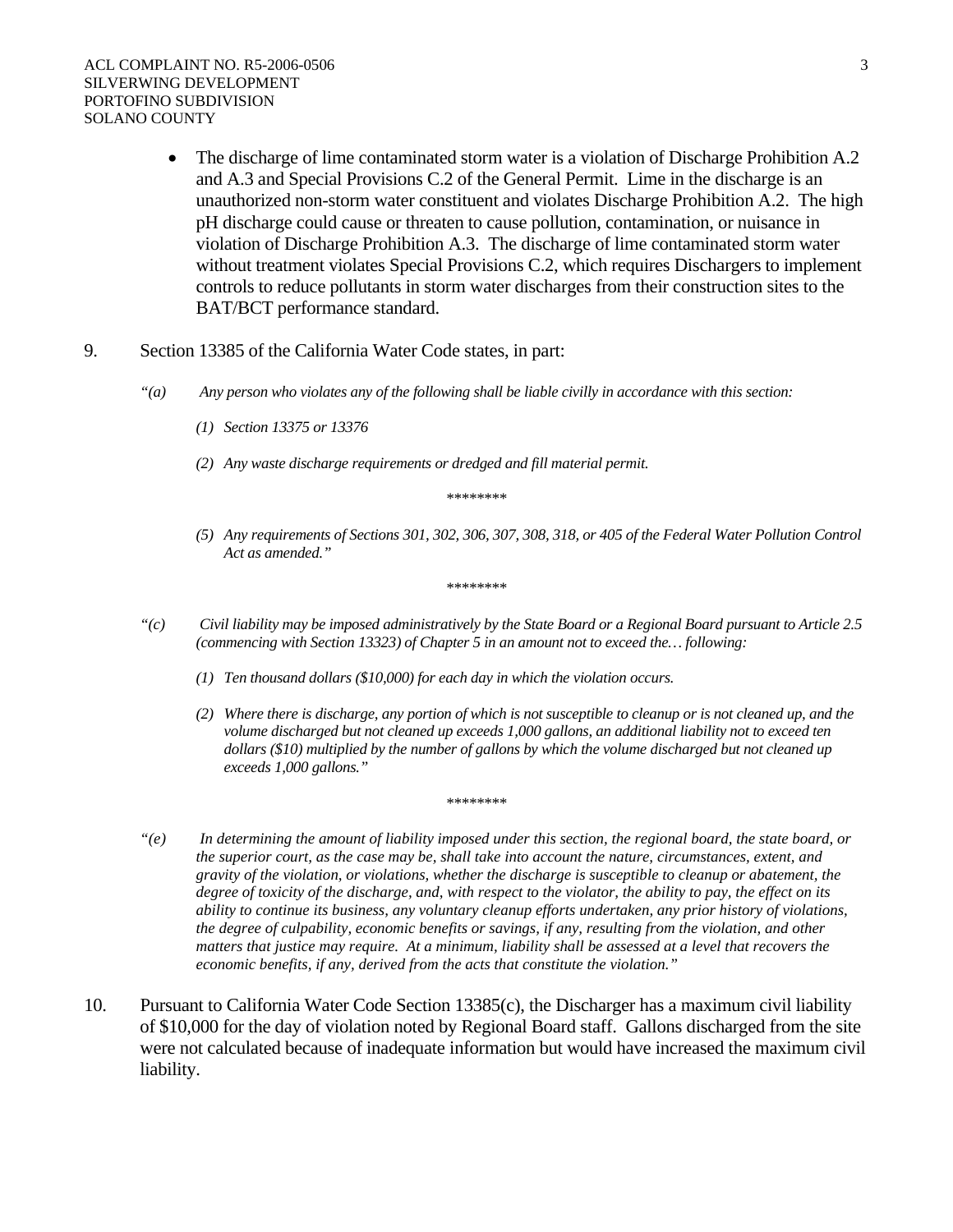- 11. The Discharger saved approximately \$4,000 by not implementing an adequate dewatering system designed to reduce the pH of the storm water prior to discharge. This amount is based on the typical cost to mobilize and run a treatment system designed to reduce the pH of storm water on a small site.
- 12. Regional Board staff spent a total of 40 hours investigating this incident and preparing this Complaint. The total cost for staff time is \$3,200 based on a rate of \$80 per hour.
- 13. The minimum civil liability is \$7,200 or the sum of economic savings gained by the Discharger by not providing a treatment system (\$4,000) and the staff costs for developing this complaint (\$3,200).
- 14. Issuance of this Administrative Civil Liability Complaint to enforce California Water Code Division 7, Chapter 5.5 is exempt from the provisions of the California Environmental Quality Act (Public Resources Code Section 21000, et. seq.), in accordance with Title 14 California Code of Regulations, Enforcement Actions by Regulatory Agencies, Section 15321(a)(2).

# **SILVERWING DEVELOPMENT** is hereby given notice

- 1. The Assistant Executive Officer of the Regional Board proposes that the Discharger be assessed an Administrative Civil Liability in the amount of **\$10,000** which includes \$3,200 in staff cost and \$4,000 to recover the economic benefit derived from the acts that constitute the violations. The amount of the proposed liability is based on a review of the factors cited in Water Code Section 13385 and the State Water Resources Control Board's Water Quality Enforcement Policy.
- 2. A hearing on this matter will be scheduled for the **4/5 May 2006** Regional Board meeting unless the Discharger agrees to waive the hearing and pay the proposed civil liability in full.
- 3. If a hearing in this matter is held, the Regional Board will consider whether to affirm, reject or modify the proposed Administrative Civil Liability, or whether to refer the matter to the Attorney General for recovery of judicial civil liability.
- 4. The Discharger may waive the right to a hearing. If you wish to waive the hearing, you must **within 30 days of this complaint**, sign and return the waiver to the Regional Board's office with a check in the amount of the civil liability made payable to the "State Water Pollution Cleanup and Abatement Account ". Any waiver will not be effective until 30 days from the date of this complaint to allow interested persons to comment on this action.

 $\frac{1}{\sqrt{2}}$  ,  $\frac{1}{\sqrt{2}}$  ,  $\frac{1}{\sqrt{2}}$  ,  $\frac{1}{\sqrt{2}}$  ,  $\frac{1}{\sqrt{2}}$  ,  $\frac{1}{\sqrt{2}}$  ,  $\frac{1}{\sqrt{2}}$  ,  $\frac{1}{\sqrt{2}}$  ,  $\frac{1}{\sqrt{2}}$  ,  $\frac{1}{\sqrt{2}}$  ,  $\frac{1}{\sqrt{2}}$  ,  $\frac{1}{\sqrt{2}}$  ,  $\frac{1}{\sqrt{2}}$  ,  $\frac{1}{\sqrt{2}}$  ,  $\frac{1}{\sqrt{2}}$ 

 $\overline{\phantom{a}}$  , which is a set of the set of the set of the set of the set of the set of the set of the set of the set of the set of the set of the set of the set of the set of the set of the set of the set of the set of th